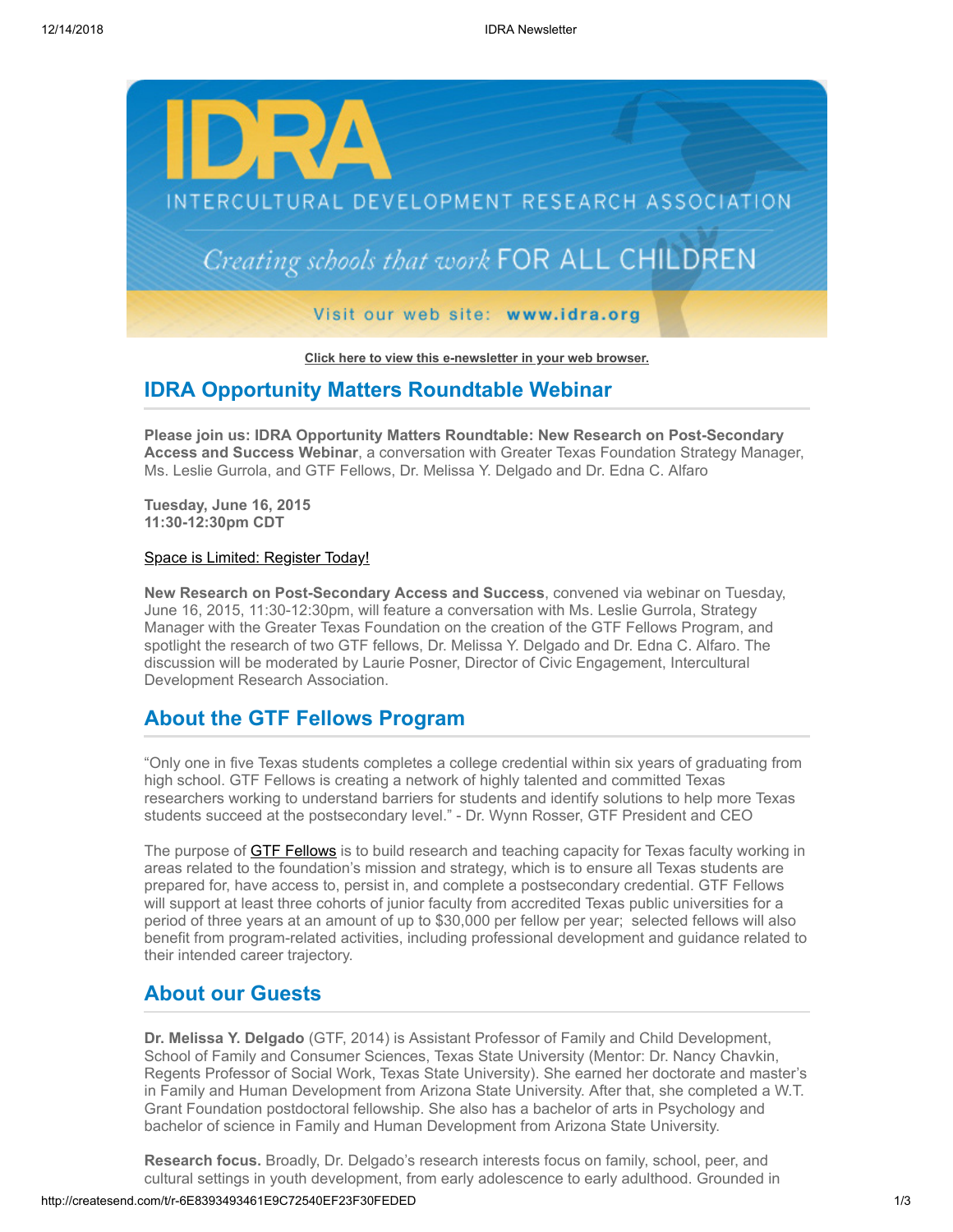#### 12/14/2018 IDRA Newsletter

ecological and positive youth development perspectives, her work centers on the understanding of mechanisms leading to academic success, particularly among Mexican-origin adolescents. Her work highlights the normative processes shaping Latino youth well being. Her current project, the ALCANCE Project (funded by GTF), is a mixed-method study examining how parents, teachers, and peers socialize and support Latino adolescents' academic identity and, in turn, how academic identity is related to school belonging and academic achievement.

**Dr. Edna Alfaro** (GTF, 2013), Assistant Professor of Family and Child Development, School of Family and Consumer Sciences, Texas State University (Mentor: Dr. Stephanie Brickman, Professor of Educational Psychology, The University of Texas Pan-American). She received her doctorate in Family and Human Development from Arizona State University, obtained a master's in Human Development and Family Studies from the University of Illinois at Urbana-Champaign, and completed her undergraduate studies in Psychology at St. Mary's University-San Antonio.

**Research focus.** Dr. Alfaro utilizes the ecological and academic resilience frameworks to better understand the processes by which individual, relational, and contextual characteristics relate to Latino adolescents' and college students' academic outcomes. She is especially interested in understanding how mothers, fathers, and siblings help Latino students achieve academic success. Additionally, her work has focused on understanding how the processes

associated with Latino students' academic success differ based on the gender. Dr. Alfaro is currently running the Mexican-origin Student Success (MoSS) Project, which utilizes longitudinal data from college students and their parents to examine how cultural, university, parental, and individual factors work together to contribute to Mexican-origin college students' academic success.

**Ms. Leslie Gurrola**, Strategy Manager, Greater Texas Foundation. Ms. Gurrola assists in the implementation of the foundation's strategic plan to ensure all Texas students are prepared for, have access to, persist in, and complete a postsecondary credential. She has a Master of Public Service Administration and a Bachelor of Science in Journalism, both from Texas A&M University.

The [Greater Texas Foundation](http://idra.createsend1.com/t/r-l-athjddl-l-o/) is a statewide education grantmaker, based in Bryan, Texas. The foundation's mission is to support efforts to ensure all Texas students are prepared for, have access to, persist in, and complete a postsecondary education. GTF puts particular focus on helping underserved and disadvantaged populations. GTF pursues its mission by forming partnerships, supporting research, sharing knowledge, and making grants.

# **About IDRA's Opportunity Matters Roundtables**

The IDRA Opportunity Matters Roundtable series, convened under the office of IDRA President and CEO, Dr. Maria "Cuca" Robledo Montecel, creates a home for national conversations and exchanges about leading edge research and thinking dedicated to improving public education quality and equity for all children. The series has featured a conversation with Dr. Conor P. Williams on *Dual Language Learners and Education Policy and Practice* that explored his work on state and national policy and a conversation with Dr. Paul C. Gorski on his work to advance *An Equity Literacy Approach to Poverty and Education*. [Learn more about the full series.](http://idra.createsend1.com/t/r-l-athjddl-l-b/)